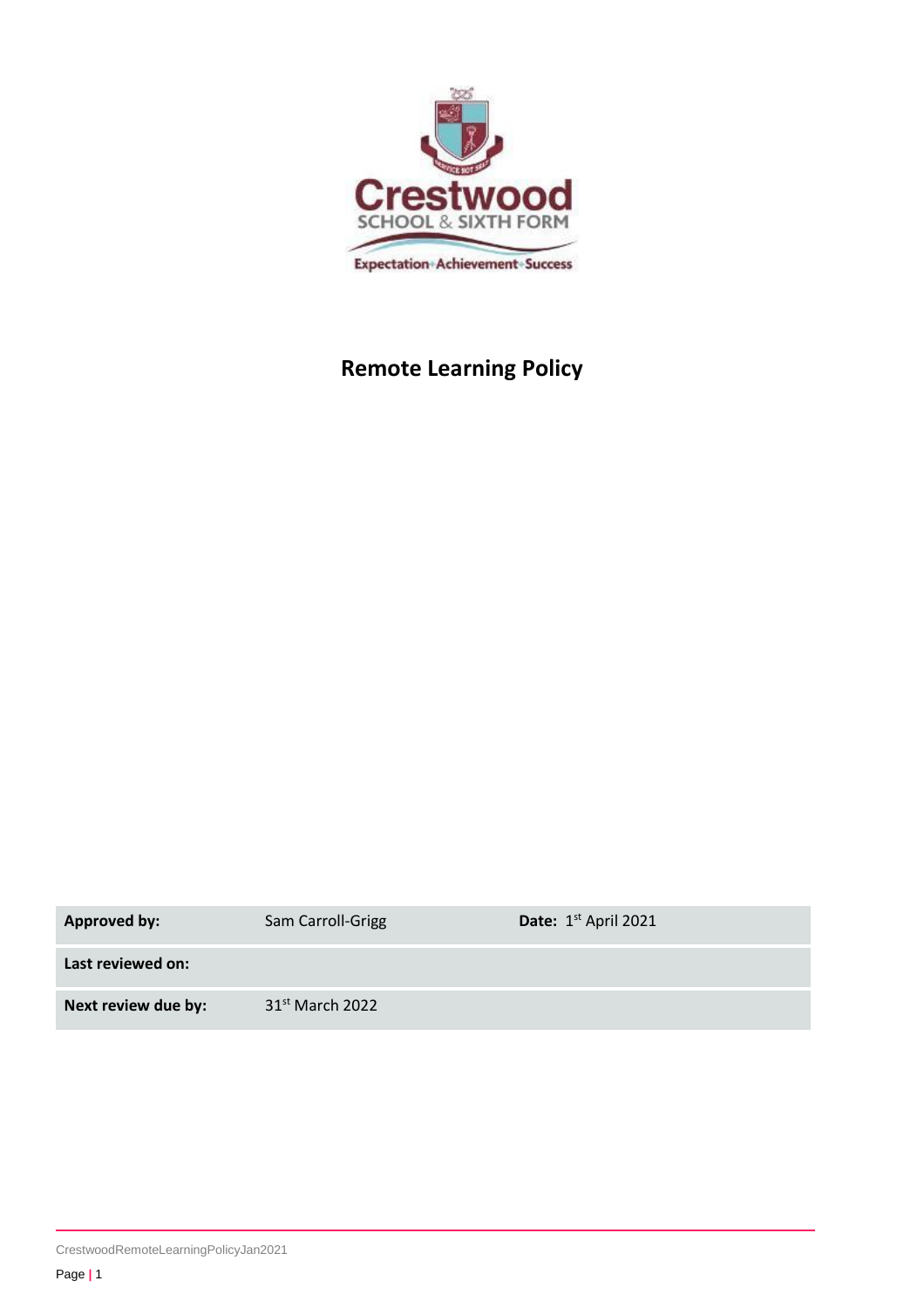# **Contents**

- [1. Aims](#page-1-0)
- [2. Roles and responsibilities](#page-1-1)
- 3. Remote Learning
- 4. Data protection
- 5. Safeguarding
- [6. Monitoring arrangements](#page-6-0)
- [7. Links with other policies](#page-6-1)

**Background:** "Where a class, group or small number of pupils need to self-isolate, or there is a local lockdown requiring pupils to remain at home, we expect schools to have the capacity to offer immediate remote education. Schools are expected to consider how to continue to improve the quality of their existing offer and have a strong contingency plan in place for remote education provision by the end of September." (DfE Guidance for Full Opening August 2020)

# <span id="page-1-0"></span>**1. Aims**

This remote learning policy for staff aims to:

- Ensure consistency in the approach to remote learning for students who are not in school
- Set out expectations for all members of the school community with regards to remote learning
- Provide appropriate guidelines for data protection

# <span id="page-1-1"></span>**2. Roles and responsibilities**

Head Teacher – (Caroline Sutton overseeing holistic and strategic remote learning provision)

Deputy Head/Designated Safeguard Lead (Dave Boerm – remote and virtual lesson attendance, pastoral lead – Covid Test and Trace Lead)

Deputy Head /Curriculum (Sam Carroll-Grigg - Strategic lead for curriculum and online learning)

Assistant Head Teacher /Teaching and Learning (Giles Smith - Virtual learning and CPD lead)

SENCO Team (Fiona Dudgon - SEN Lead - supporting families of students with SEND / alternative provision /ensuring the requirements of the EHCP are met)

Headteacher's PA (Zoe Trevis – Key Worker registrar /Covid Test and Trace support/ Public Health England liaison officer)

Operations Manager (Anthea Southall – Covid risk assessment co ordinator)

Virtual and remote learning support (Dave Harris)

Remote technical support (Ian Billingham / Dan Elwell- Invictus Trust)

Class Teachers (delivery of daily live lessons via Space to their own class when possible (re timetable) and set tasks/activities which are monitored and supported)

# **All teaching staff:**

When providing remote learning, teachers must be available between 8:30am and 3:30pm Monday – Thursday and 8:30am – 2pm on Friday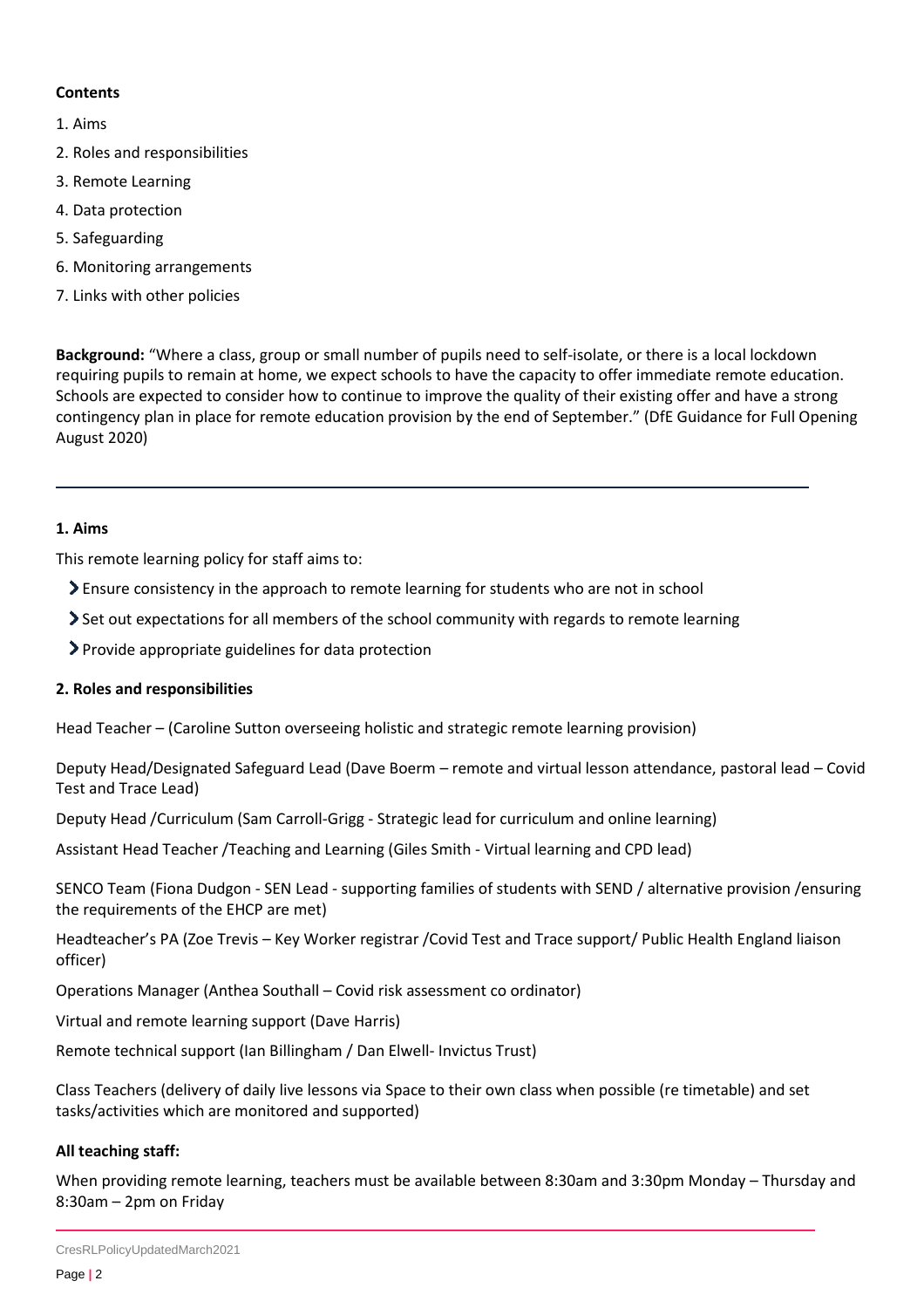If they're unable to work for any reason during this time, for example due to sickness or caring for a dependent, they should report this using the normal absence procedure. Staff should contact Headteacher's PA (Zoe Trevis) by 7:45am who will contact HOD and cover supervisors.

## **The Senior Leadership Team will be responsible for:**

- Coordinating the remote learning approach across Crestwood School
- Ensure staff training for remote learning has taken place, a 'how to' guide to train children in how to use Space and also a guide for parents.

• Monitoring the effectiveness of remote learning –such as through regular meetings with teachers and subject leaders, reviewing work set or reaching out for feedback from students and parents

## **Curriculum Leads/ Head of Department are responsible for:**

- Considering whether any aspects of the subject curriculum need to change to accommodate remote learning.
- Working with teachers teaching their subject remotely to make sure all work set is appropriate and consistent.
- Working with other subject leads, senior leaders and line managers to make sure work set remotely across all subjects is appropriate and consistent, and deadlines are being set an appropriate distance away from each other.
- Monitoring the remote work set by teachers in their subject.
- Alerting teachers to resources they can use to teach their subject remotely, along with new initiatives.

## **Teaching assistants**

When providing distance learning for the whole class/bubble is in place, the TA will assist with remote learning. Teaching assistants must be available between normal working hours (with usual breaks taken). Teachers (in consultation with the HOY & SEN) will direct TAs to support with remote learning.

## **Tasks may include:**

- Phone calls to SEN children with alternative provision to ensure work is appropriate
- Small group intervention for literacy/numeracy via Space VLs
- Phone calls to children to support with pastoral care
- Contacting children that are not completing work to address any barriers to this.
- Attending virtual meetings with teachers, parents and students

In addition:

- The Crestwood dress code will be expected to be followed
- VLs will be live using audio (and not webcams unless directed to do so by the Headteacher)
- Avoid areas with background noise, with nothing inappropriate in the background
- Following usual policy rules for professional conduct e.g. not drinking hot drinks during teaching etc.

## **3. Remote learning**

## **Preparing for Remote Learning:**

We would expect that many of the steps below should already be in place with most staff within Crestwood School. We would expect that there will be future benefits to putting these plans into place.

# **Crestwood School will be proactive in ensuring that:**

• Staff have access to Space Virtual Lessons for Classes, and that these are set up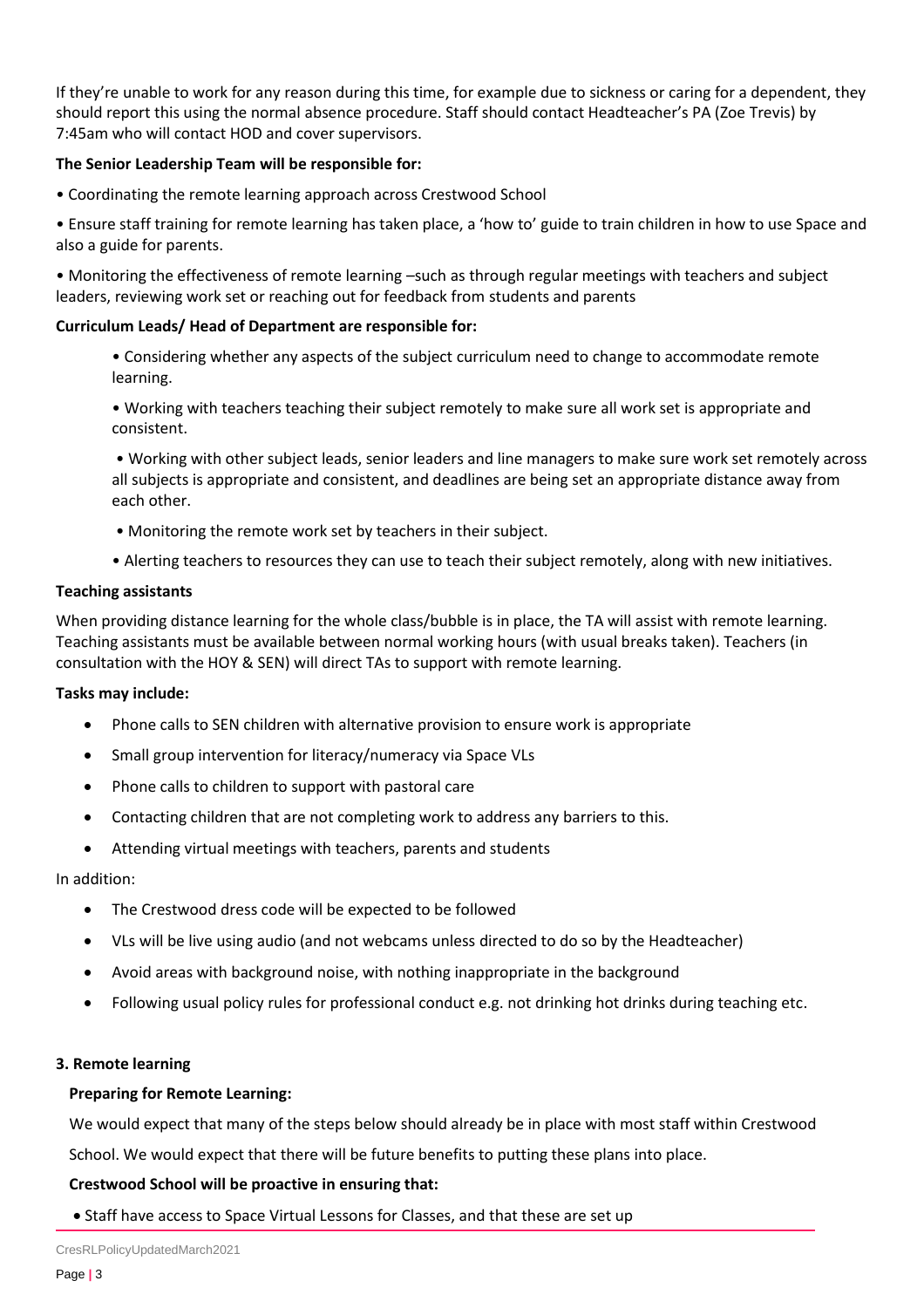- Students within classes have access to the relevant VLs
- Students will receive VL refresher sessions (and specific Space instruction)
- Staff are familiar with the main functions of Space, VLs and also Microsoft Teams
- Staff have the ability to host a VL (video and/or audio) with their classes either from their classrooms or from home
- Parents and students are made aware in advance of the arrangements in place for the continuity of education

## **When delivering remote learning, staff will:**

- Only use online tools that have been evaluated and agreed by SLT
- Ensure their background is neutral when delivering the online lessons
- Ensure remote learning activities are planned in accordance with our curriculum policies, taking learner needs and technology access into account
- Record the any online lessons/contact held or made using Space
- Revisit relevant policies such as our acceptable use of technology policy with learners as necessary.
- Where remote learning is taking place 'live' for example using webcams or chat facilities, staff and learners will ensure a safe and professional environment is maintained in line with our Remote Learning Policy.

More in depth guidance from SLT is available:

• DfE: Safeguarding and remote education during coronavirus (COVID-19

## **When supporting remote learning:**

- Staff have access to Space for classes, and that these are set up
- Students within classes have access to Space VLs
- Students will receive a device to support home access
- Staff will continue to receive ongoing support and training on the effective use of online and virtual learning strategies
- Staff have the ability to host a Teams Meeting to support meetings within the school day and as part of our CPD provision within their classrooms if on site or from home

## **When providing remote learning, teachers (along with office managers and the DSL) are responsible for:**

- **Attendance** Remote Education (DfE Guidance) "If a pupil is not attending school due to circumstances related to coronavirus (COVID-19), we expect schools to be able to immediately offer them access to remote education.
- Crestwood School will keep a record of, and monitor engagement with this activity, but this does not need to be tracked in the attendance register.
- Where attendance is to be limited to certain groups, 'not attending in circumstances related to coronavirus (COVID-19)' - code X - should be used for pupils who are asked not to attend.
- If a child becomes unwell whilst their bubble has been quarantined, then parents should contact the school office to notify them as usual.
- A register is taken at the beginning of the lesson by the class teacher, and is tracked by the attendance officer and Deputy Head in charge of attendance (DB)

Messages about attendance issues should be sent to the office no later than 10 am. The school office will then send a message to the family for first day calling to check.

## **Crestwood School should ensure that staff are supported in the development of the above framework by:**

• Using staff meetings or setting aside Continued Professional Development time (CPD)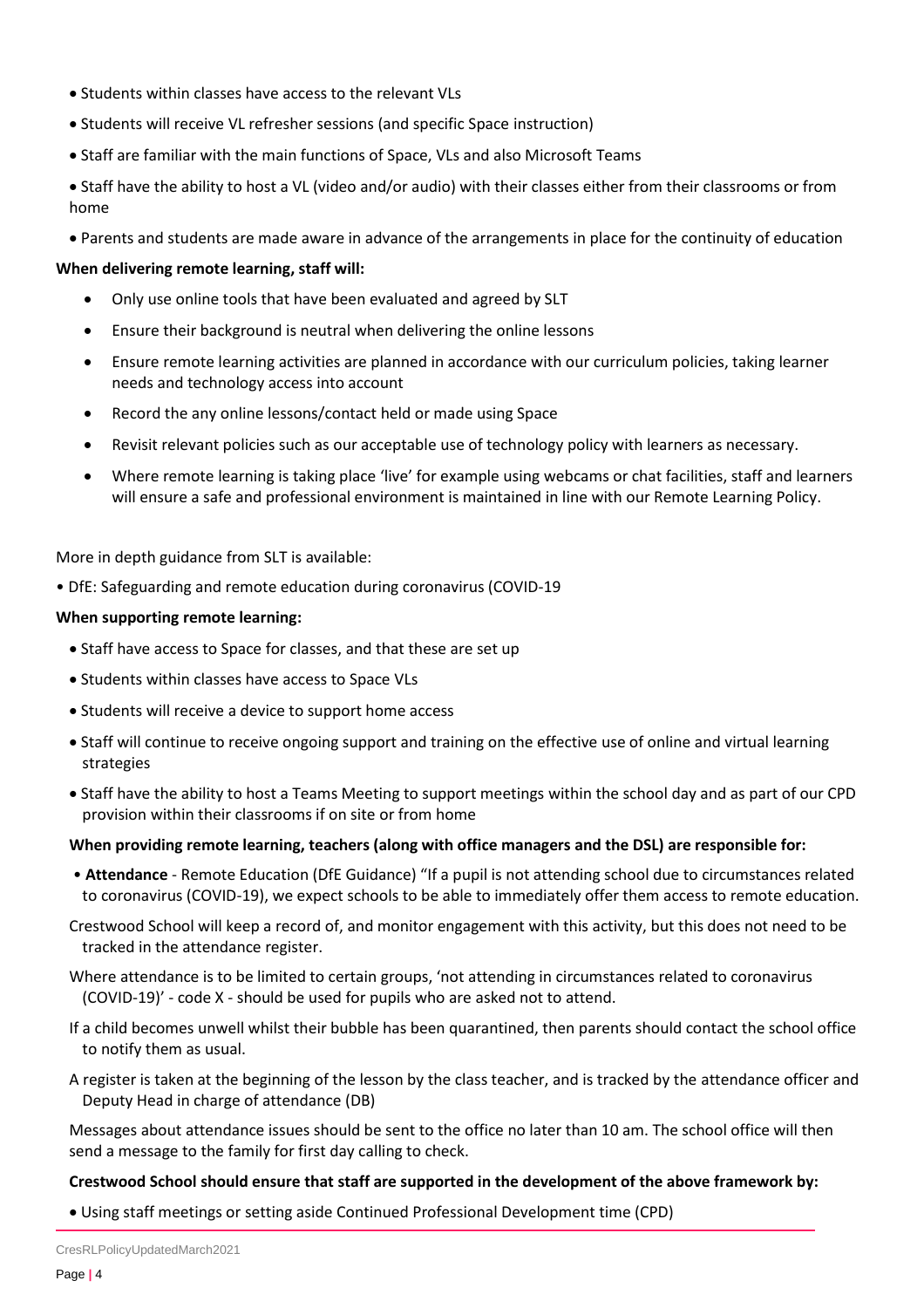• Ensuring that staff have access to a suitable device in their classroom or, in the event of closure, that staff have suitable at home and if not, supply them with a device during the closure period

## **Staff should ensure that they:**

- Have received appropriate training (both in-house and via National College CPD platforms)
- That their computer- based teaching resources are available outside of school (on Space, Microsoft Teams, OneDrive or OneNote)
- That they have access to key resources not available online at home e.g. key textbooks
- That they have access to a suitable device for home use and if this is not the case then staff should alert the Headteacher.

## **Continuity of Education in Event of a Closure**

## **Crestwood School will make provision for remote contact with students on a daily basis in two forms:**

- Students will have access to work that allows them to continue progress while at home
- Students will have the opportunity for live interaction with their class teacher on a daily basis
- In as far as is possible Crestwood School should attempt to replicate the timetable that pupils follow through the course of a normal school day. Teachers will need to make themselves available for teaching during their normal working hours and should communicate with the Senior Leadership Team (and Line Manager) if this is not possible.

## **We are mindful of the challenges of operating in an unfamiliar environment in that:**

- online learning operates on a very different dynamic
- some subjects and activities do not lend themselves so easily to remote learning (in which case provision on Space will support home learning)
- Screen time and breaks will be in place to support the wellbeing of students when working from home
- Parents and students are made aware in advance of the arrangements in place for the continuity of education

## **Remote Learning Practice and Recommendations**

- Space VLs will be the single hub for all Remote Learning interactions
- Space VLs allow teachers to host video and audio calls and automatically invite members of their classes (Students join by clicking the relevant lesson as indicated on their timetable)

• Teachers should record the VL where possible for easy access at a future date and time - particularly for those students who may be unavailable to attend the live lesson (due to illness)

- Staff will use microphone headsets to improve the quality of audio on the calls
- We recommend that all pupils wear headsets during calls to improve their listening experience and also engagement with remote learning sessions (we can recommend suitable headsets)
- Screen sharing will allow teachers to broadcast their screens and open documents during the VLs for discussion and sharing with the class
- We are mindful that if remote working/learning is happening nationally then there may be bandwidth restrictions across the UK internet backbone. In this event Invictus IT team will provide the necessary support
- Classwork can be handed in online and will be set through VLs and feedback given online (as well as being set on Space).

## **4. Data Protection**

## **Accessing personal data When accessing personal data for remote learning purposes, all staff members will:**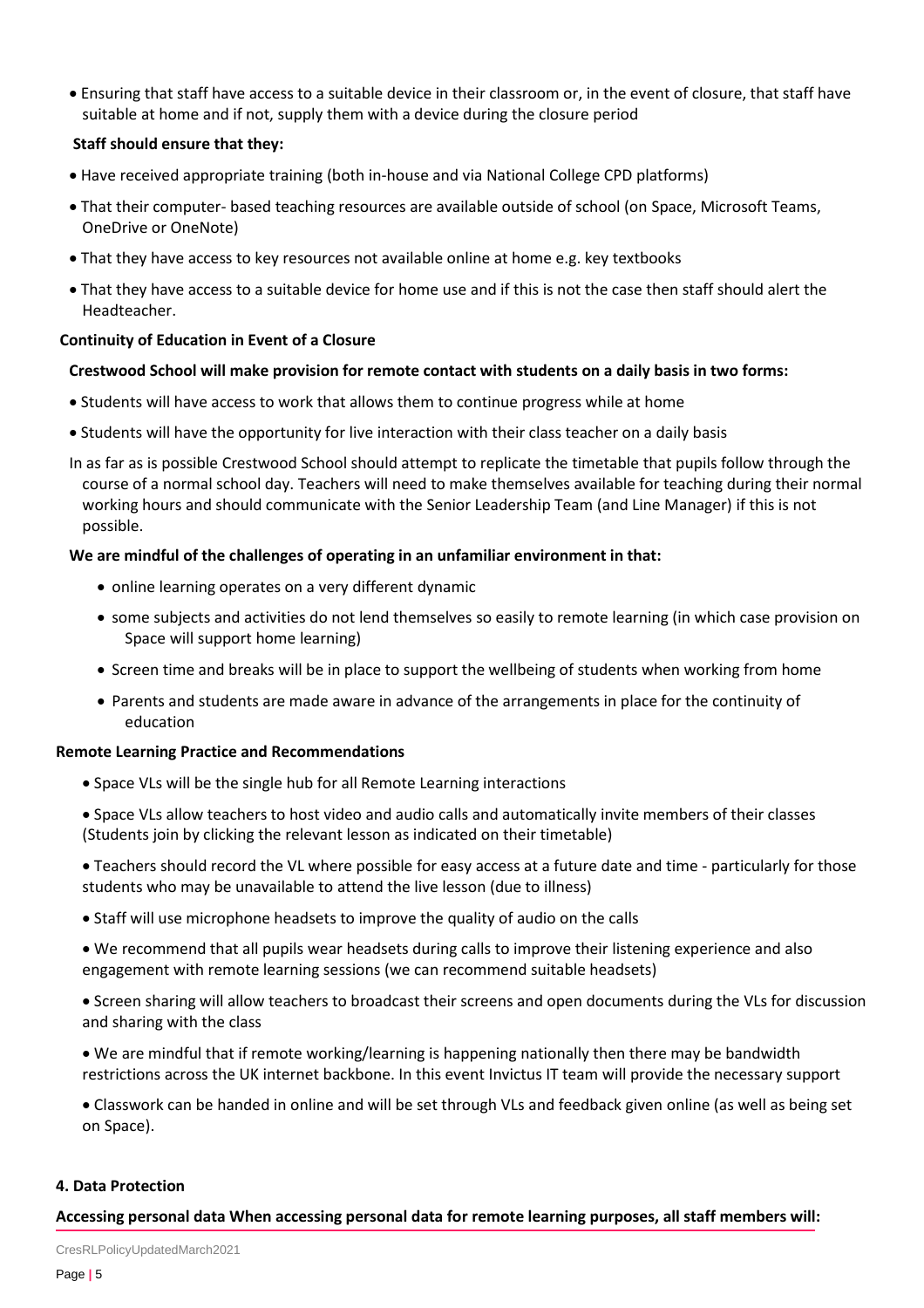- Need to ensure that all documents required for home learning are stored/backed up in their school account
- Teachers should only use school laptops or protected devices to stream lessons via Space VLs
- Teachers should ensure all other documents are closed before streaming

#### **Processing personal data**

Staff members will not need to collect any further data from parents other than that stored on programmes already used.

## **Keeping devices secure**

All staff members are to use secure devices when accessing Space or Home Access (under the guidance of the Headteacher)

All staff members will take appropriate steps to ensure their devices remain secure. This includes, but is not limited to:

• Keeping the device password-protected – strong passwords are at least 8 characters, with a combination of upper and lower-case letters, numbers and special characters (e.g. asterisk or currency symbol)

• Ensuring no documents are stored on any devices other than encrypted Crestwood School or Invictus Trust devices

- Making sure the device locks if left inactive for a period of time
- Not sharing the device among family or friends
- Installing antivirus and anti-spyware software
- Keeping operating systems up to date always install the latest updates

All these measures are undertaken by the IT department; any issues contact IT support via Space (raise a ticket via ICT Support)

## **5. Designated safeguarding lead / safeguarding arrangements:**

## **Crestwood School DSL is responsible for:**

- Ensuring that when children are online that guidelines are made clear for the correct use of remote technologies
- Ensuring that there is a blank wall behind the teacher is in place when filming and delivering the online lessons.
- Ensuring first day calling still takes place

## **Online safety at home**

• All staff will continue to look out for any signs that indicate a child may be at risk online and will report and respond to concerns in line with the Child Protection Policy.

• Where necessary, referrals will be made to LADO, children's social care and as required, the police.

• Learners are encouraged to report concerns to a member of staff or a trusted adult at home. Where this is not possible, additional support can be accessed online via:

ο Childline[: www.childline.org.uk](http://www.childline.org.uk/)

ο UK Safer Internet Centre's 'Report Harmful Content': [https://reportharmfulcontent.com](https://reportharmfulcontent.com/)

ο National Crime Agency Child Exploitation and Online Protection Command (NCA-CEOP): [www.ceop.police.uk/safety-centre](http://www.ceop.police.uk/safety-centre)

• Parents/carers will continue to be made aware of what their children are being asked to do online, including the sites they will be asked to access.